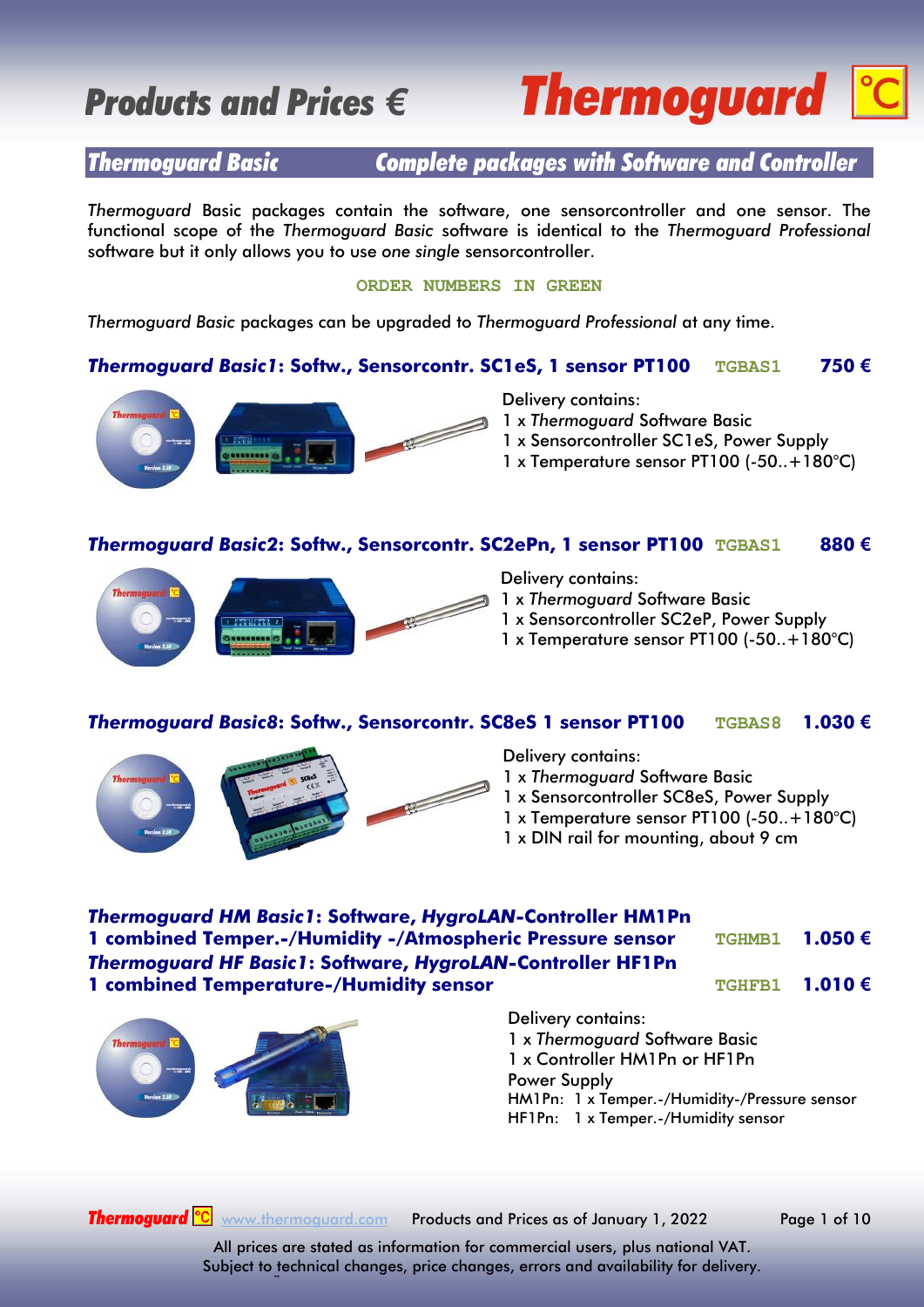## *Thermoguard Professional and Upgrade Software*

*Thermoguard Professional:* Software for central data recording of virtually any desired number of *Thermoguard* sensorcontrollers. Unlike *Thermoguard* Basic, *Thermoguard Professional* can centrally poll (interrogate) and monitor several sensorcontrollers.

A typical area of application is monitoring for large numbers of cooling/refrigeration appliances, climatic chambers or incubators distributed throughout several rooms, buildings or locations.

#### *Thermoguard Professional***: Software V2.9x TGPROF 1.360 €**

*Thermoguard Professional* is suited for all Microsoft® Windows™ Operating Systems currently supported by Microsoft

## *Thermoguard Professional Upgrade Software*

Upgrade for *Thermoguard Basic Software* to *Thermoguard Professional*. You can continue using your existing sensorcontrollers..

#### *Thermoguard Professional***: Software Upgrade TGUPGR 995 €**

The *Thermoguard Professional Upgrade* is suited for all Microsoft® Windows™ Operating Systems currently supported by Microsoft





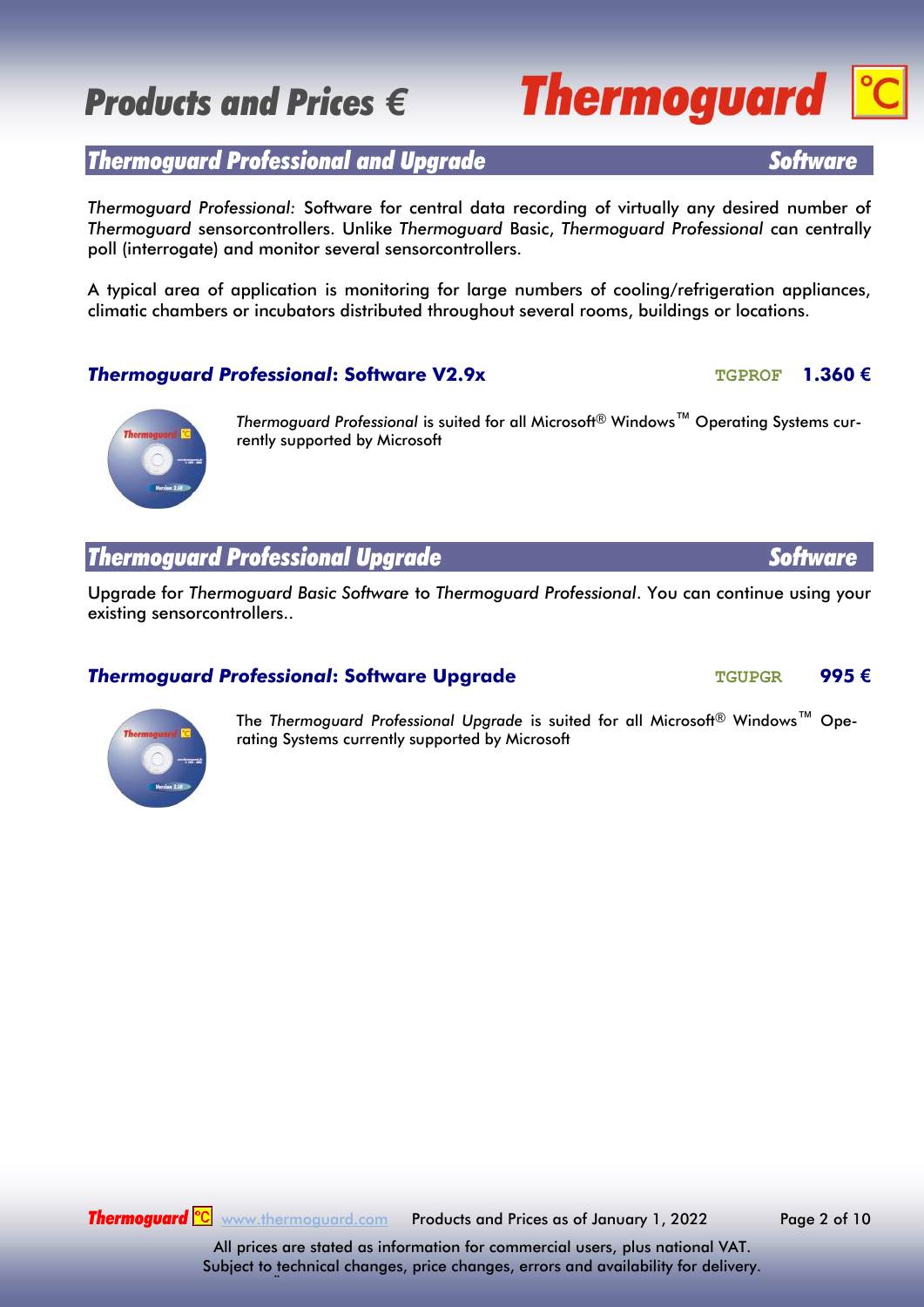#### *Thermoguard SC1eS, SC2eP and SC8eS Sensorcontroller*

Several *Thermoguard* sensorcontrollers are available: The SC1eS "single" controller for one temperature sensor, the SC2eP dual controller to connect one or two sensors, and the SC8eS providing ports for a maximum of eight sensors. The *HygroLAN* Controller HM1Pn allows you to monitor and record temperature, relative humidity and atmospheric pressure with its included combined digital sensor (w/o pressure available as model HF1Pn).

#### **Thermoguard Sensorcontroller SC1eS -200 °C to +650 °C SC1ES0 385 €**



**Technical Data:** Network: Supported Temper. sensors: Measuring range, resolution: Measuring error: Supply voltage: Power consumption: Power supply:

10/100 BaseT autosensing 1x PT100 or PT1000 with 4-wire technology -200 °C...+650 °C, 1/10 °C  $\pm 0.3$  °C  $\pm$  0.2 % PoE Class 1 or externally DC 12V .. 48V (±10%) typically 62mA @24VDC via PoE respectively Plug-in Power Supply (not included, please order separately!) Plastic housing, 105 x 75 x 22 mm, for DIN rail mount

Housing:

#### **Thermoguard Sensorcontroller SC2eP -200 °C to +650 °C** SC2EP0 515 €



#### **Technical Data:**

Network: Supported Temper. sensors: Measuring range, resolution: Measuring error: Supply voltage: Power consumption: Power supply:

10/100 BaseT autosensing 1 to 2x PT100 or PT1000 with 4-wire technology -200 °C...+650 °C, 1/10 °C  $\pm 0.3$  °C  $\pm$  0.2 % PoE Class 1 or externally DC 12V .. 48V (±10%) typically 70A @24VDC via PoE respectively Plug-in Power Supply (not included, please order separately!) Plastic housing, 105 x 75 x 22 mm, for DIN rail mount

Housing:

#### **Thermoguard Sensorcontroller SC8eS -200 °C to +650 °C** SC8ES0 **665** €



#### **Technical Data:**

Network: Supported Temper. sensors: Measuring range, resolution: Measuring error: Supply voltage: Power consumption: Power supply:

Housing:

10/100 BaseT autosensing 1 to 8x PT100 or PT1000 with 4-wire technology -200 °C...+650 °C, 1/10 °C  $+0.3$  °C + 0.2 % PoE Class 1 or externally DC 24V .. 48V (±10%) typically 60mA @24VDC via PoE respectively Plug-in Power Supply (not included, please order separately!) Plastic housing, 107 x 90 x 59 mm, for DIN rail mount

Thermoguard <sup>o</sup>C [www.thermoguard.com](http://www.thermoguard.com/) Products and Prices as of January 1, 2022 Page 3 of 10

All prices are stated as information for commercial users, plus national VAT. Subject to technical changes, price changes, errors and availability for delivery.

**Thermoguard C**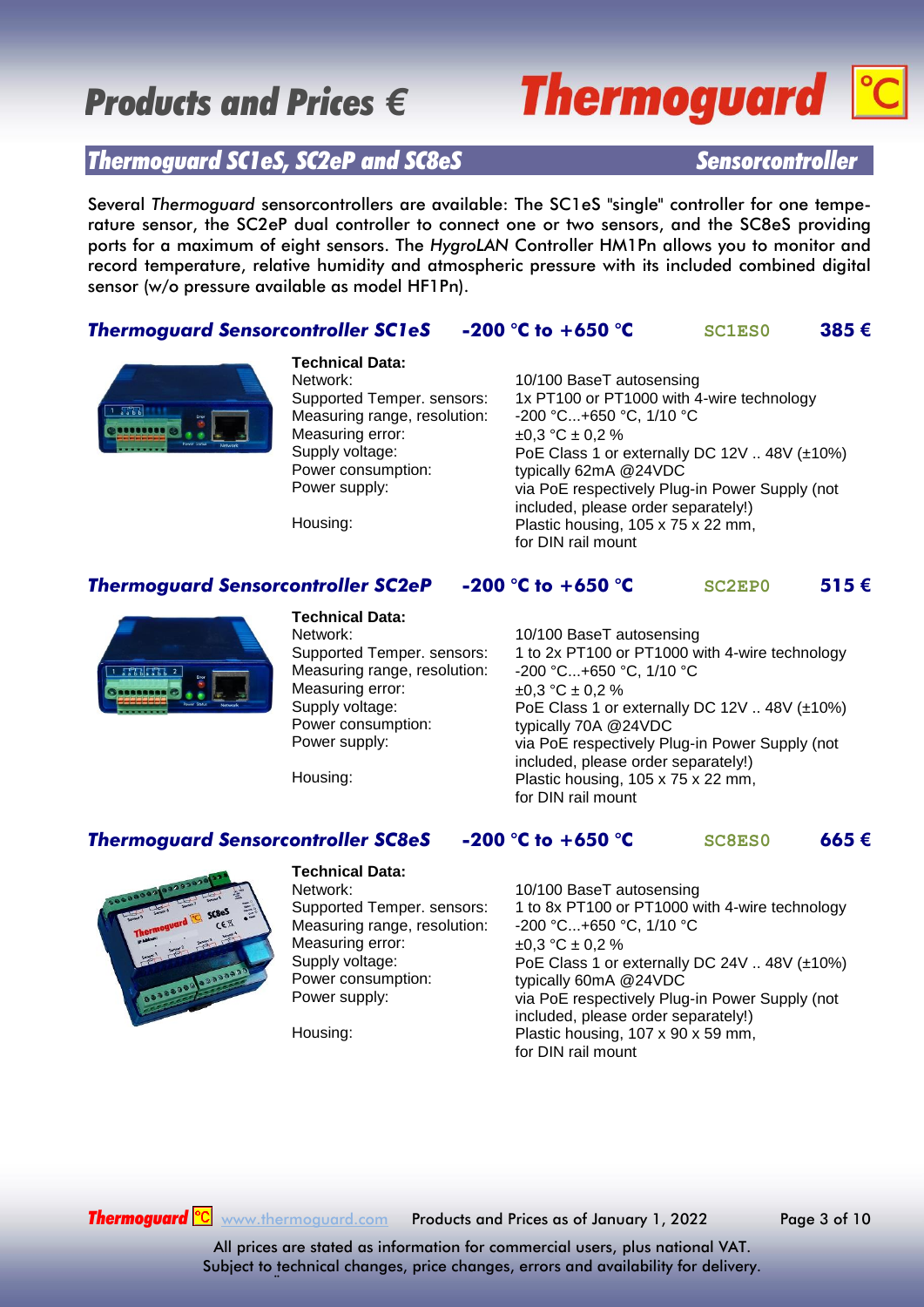# **Thermoguard C**

#### *Thermoguard HM1Pn/HF1Pn HygroLAN Controller*

| <b>Thermoguard HygroLAN-Controller HM1Pn, including</b><br>combined Temper.-/Humidity-/Atmosph. Pressure sensor |                                              |                                                                                                             | HM1PN0 | 545€ |
|-----------------------------------------------------------------------------------------------------------------|----------------------------------------------|-------------------------------------------------------------------------------------------------------------|--------|------|
| <b>Thermoguard HygroLAN-Controller HF1Pn, including</b><br>combined Temperature-/Humidity sensor                | $HP1$ $PN$                                   | 505 $\epsilon$                                                                                              |        |      |
|                                                                                                                 | <b>Technical Data:</b><br>. د ام مرد د کم ۸۱ | for HM1Pn (for HF1Pn specifications for<br>barometric pressure do not apply):<br>$10/100$ Desat suissansing |        |      |



Network: Sensor included:

Measuring range, resolution:

Measuring error:

Supply voltage: Power consumption: Power supply:

10/100 BaseT autosensing Combined digital sensor for temperature, relative humidity and barometric pressure, 2m cable -40°C..+85°C, 1/10°C; 0..100% rH, 0,1%; 10..1100hPA, 0,1hPA ±0,3°C; ±2% rH (@23°C); ±0,8hPa (750..1100hPa, @25°C) PoE Class 1 or externally DC 12V .. 48V (±10%) typically 62mA @24V DC via PoE respectively Plug-in Power Supply (not included, please order separately!) Plastic housing, 105 x 75 x 22 mm, for DIN rail mount

### *Options for HM1Pn/HF1Pn*

#### **Splash water protection for HM1Pn/HF1Pn sensor SPLASH 35 €**

Housing:

Optionally HM1Pn/HF1Pn can be ordered with a splash water protected combined sensor (sintered bronze cap):

- Protection class IP X4
- Sealing according to DIN 40050: 1993 Part 9

#### **Calibration of combined digital sensor of HM1Pn/HF1Pn KALIBH 175 €**



Optionally *Thermoguard* offers a factory calibration for the combined sensor of HM1Pn or HF1Pn (Temperature and Humidity, atmospheric pressure excluded)

Thermoguard **C** [www.thermoguard.com](http://www.thermoguard.com/) Products and Prices as of January 1, 2022 Page 4 of 10

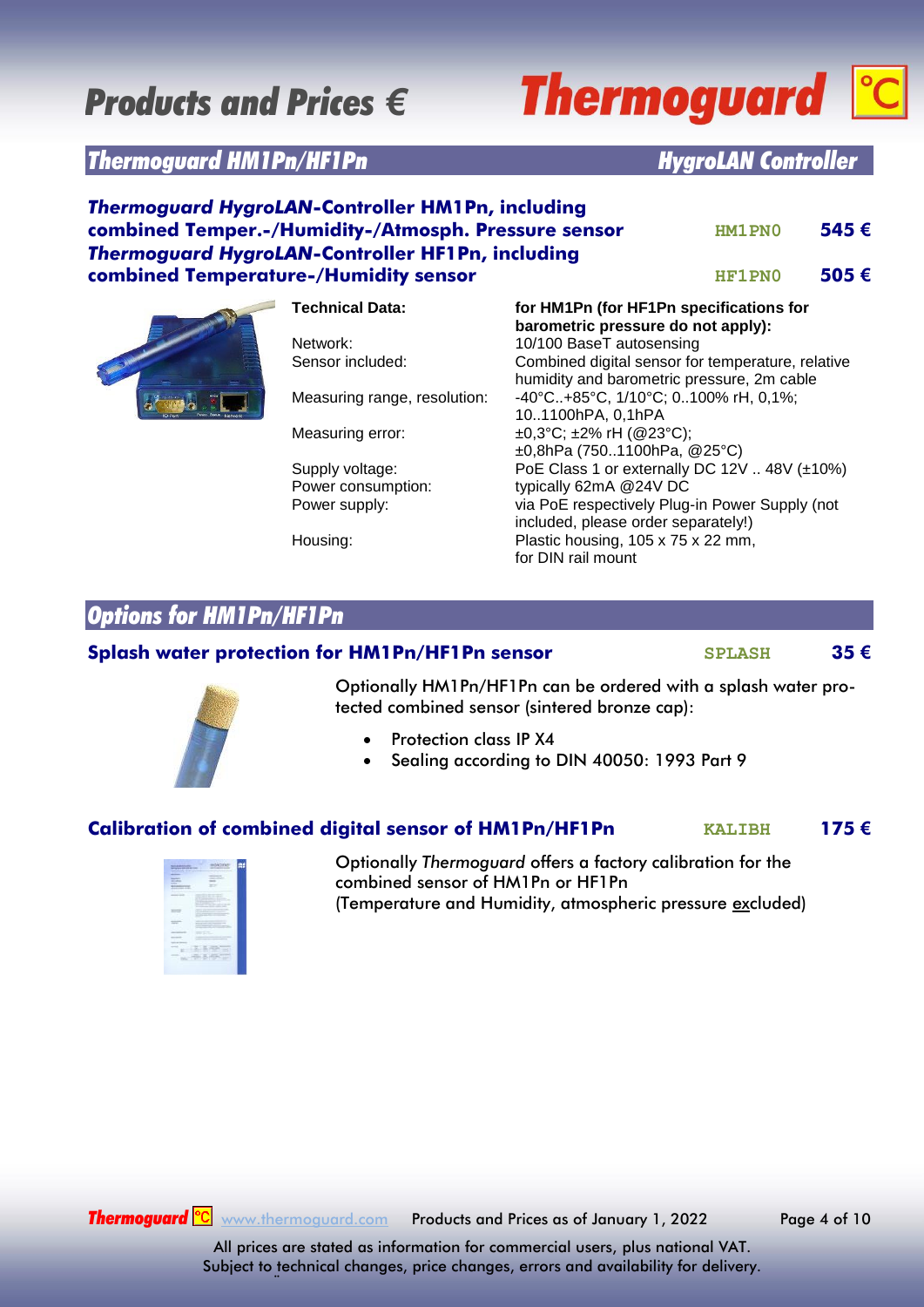### *Thermoguard Temperature Sensors*

Temperature sensors for *Thermoguard* sensorcontrollers are available in a variety of designs for specific areas of use. On request, all the sensors can be factory calibrated with a certificate. Please ask us about special sensors for your particular application!

Special cable length for designs with solid connection leads on request.

**Temperature Sensor Standard, PT100, 3 m -50 °C to +180 °C SSTD03 35 € Temperature Sensor Standard, PT100, 10 m -50 °C to +180 °C SSTD10 45 €**



Temperature sensor PT100, Class A, four wire connection, Dimensions Ø6 x 50mm, 2-fold rolled, Temperature range -50...+180°C, available with 3 m or 10 m solid connection lead

#### **Temperature Sensor Screw Mounting, PT100 -50 °C to +200 °C SSCREW 65 €**



Temperature sensor for screw mounting to monitor temperatures, Type PT100. Temperature range -50 °C to +200 °C. Four wire connection, 10 m solid connection lead. Silicone cable with Teflon isolation of inner wire. Dimensions: 8 x 8 x 40 mm. Accuracy: DIN 60751 Class A

#### **Low Temperature Sensor, PT100 -90 °C to +200 °C SHGR90 110 €**



Stainless steel temperature sensor for screw mounting to monitor ultra low temperatures. Type PT100 with coiled sensor probe. Temperature range -90  $^{\circ}$ C to +200  $^{\circ}$ C. Four wire connection, 10 m solid connection lead TT 4 x AWG 22. Dimensions: 8 x 8 x 40 mm. Accuracy: DIN 60751 Class A

#### **Very low temperature sensor "KW1", PT100 -190 °C to +180 °C SVL190 245 €**



Temperature sensor KW1, Type PT100, sealed, Temperature range -190 °C to  $+180$  °C; Four wire connection, 10 m solid connection lead, cable type TT 4xAWG 26; stainless steel head; drummed twice; Dimensions: round shape, 5mm diameter, 100 mm length; Accuracy: DIN 60751 Class A

Thermoguard <sup>o</sup>C [www.thermoguard.com](http://www.thermoguard.com/) Products and Prices as of January 1, 2022 Page 5 of 10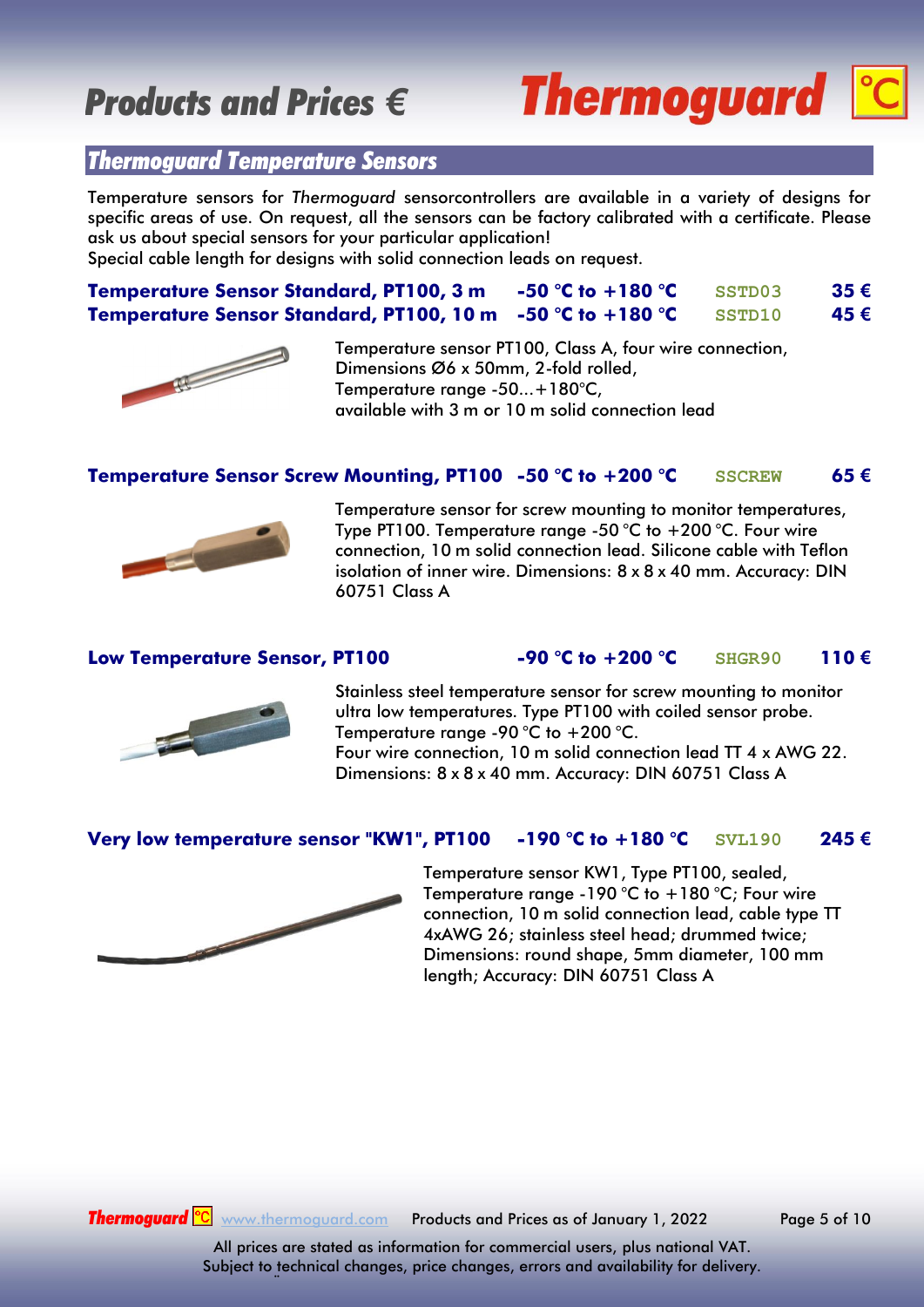**Temperature Sensor Indoor, PT100 -40 °C to +85 °C SEROOM 55 €**

**Thermoguard** 



For measuring and monitoring temperatures in indoor rooms, type PT100. Version with slotted plastic housing. Temperature range - 40 °C to +85 °C. Four wire connection; connection lead not included. Dimensions: 70 x 70 x 27 mm. Accuracy: DIN 60751 Class A

#### **Temperature Sensor Cold Storage, PT100 -40 °C to +90 °C SECOOL 95 €**



Temperature sensor, wall mounting, sealed plastic housing, type PT100. For measuring and monitoring temperatures in cooling chambers, climatic chambers, storage areas and machine halls; temperature range -40 °C to +90 °C. Four wire connection; connection lead not included. Dimensions, housing including sensors: 145 x 58 x 34 mm. Accuracy: DIN 60571 Class A

#### **Factory Calibration of Temperature Sensors Basic Charge (per Design): 125 € Additional charge per sensor: 50 €**

**KALIBT** 

|                                    | <b>REMAINING CONTRACT ON ANY</b>                                                                                                                                                                                                                                     |                                                              |                                                      |                                                               |                          |        |      |  |  |
|------------------------------------|----------------------------------------------------------------------------------------------------------------------------------------------------------------------------------------------------------------------------------------------------------------------|--------------------------------------------------------------|------------------------------------------------------|---------------------------------------------------------------|--------------------------|--------|------|--|--|
| <b>Build Scott 1979</b>            |                                                                                                                                                                                                                                                                      |                                                              |                                                      |                                                               |                          |        |      |  |  |
| <b>STATISTICS</b>                  | server because                                                                                                                                                                                                                                                       |                                                              | Moltoghill to take Worksteedbar for Al-Monte 2118 SM |                                                               |                          |        |      |  |  |
| <b>Salesman</b><br><b>RIGHTSON</b> | School and company from the state three to those to should<br>defense and college to the<br>NAME OF OCCUPANT OR OTHER DESIGNATION.<br>THE R. P. LEWIS CO., LANSING, MICH. 49-14039-1-120-2                                                                           | <b>MARKET</b><br>--<br>T                                     | Thomas range                                         | <b>Contract</b><br><b>Silvers</b><br>$\overline{\phantom{m}}$ | <b>Statistics</b><br>$-$ |        |      |  |  |
|                                    | Constitutions Foundation. Then Boston in Editorium can all<br>this case of the results process. The data on the modern of the first<br>and the substitution of the control of the same of                                                                            | $\sim$                                                       | $\sim$                                               | $-1$                                                          | $\rightarrow$            | $\sim$ | $-1$ |  |  |
|                                    | <b>MARINE CONTRACTORS' CARD IN A REPORT</b><br>the new age of the at the month of the forms. Whenever<br>a lots in the country of the country and the country of the top of the<br>and the second subset of the second control and the property of the second<br>--- | <b>CALIFORNIA CONTRACTO</b><br><b>NATIONAL PROPERTY</b><br>× |                                                      | -                                                             |                          |        |      |  |  |
| <b>CONTRACTOR</b>                  | LATE TANK OR CORP. OF COTS.<br>Total Thornto and Them I want                                                                                                                                                                                                         | to an excellent service                                      |                                                      |                                                               | ٠                        | ×      |      |  |  |
|                                    | the constant defined in the case "limits are will express an old-<br>trainer shows in a hill condition with in Hillson<br>structure Months W. Fascility for columns in the U.S.<br>allow to red well to have the country                                             | <b>CARD AND STATE</b><br>to all parents, streets             |                                                      |                                                               |                          |        |      |  |  |
|                                    | Exchanged by the Unique de Milleries de Apparture description<br>and their months and states                                                                                                                                                                         | ×<br>to an interface street.                                 | ٠                                                    |                                                               |                          |        |      |  |  |
|                                    |                                                                                                                                                                                                                                                                      | <b>STATISTICS</b> STATE                                      |                                                      |                                                               |                          | s      |      |  |  |
|                                    | Texting day 111 810                                                                                                                                                                                                                                                  | <b>CATALOG STATE</b>                                         |                                                      |                                                               |                          |        |      |  |  |

*Thermoguard* offers an optional factory based calibration for the Thermoguard PT100 sensors.

The sensors will be calibrated at two measuring points by comparative measurements in an external laboratory. Traceability of the measurements to national standards is guaranteed.

Thermoguard <sup>o</sup>C [www.thermoguard.com](http://www.thermoguard.com/) Products and Prices as of January 1, 2022 Page 6 of 10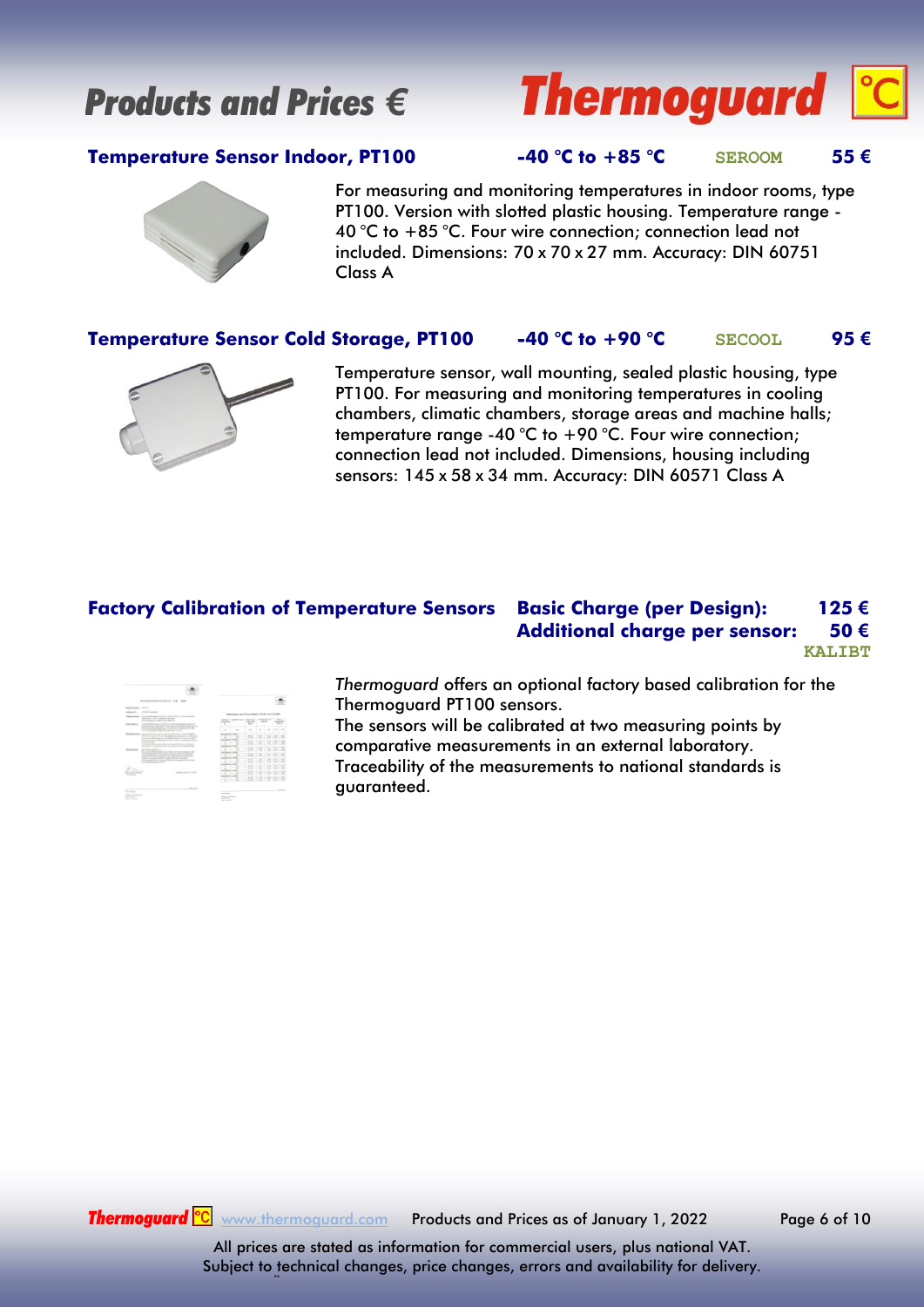

## *Thermoguard Sensorcontrollers for analog values*

The Analog Controller series AC2 provides the possibility to record and monitor analog current values from 0-20 mA and voltage values from 0-10 Volt via the network. With the help of standardized transmitters practically all physical values can be recorded and controlled. Just some examples: Current, voltage, power, (air) pressure, light, frequency are just a few examples.

#### *Thermoguard Sensorcontroller AC2aPn* **C2aPn AC2APN 385** €



**Technical Data:** Network: Input: Resolution: Measuring error:

Supply Voltage: Power consumption: Power supply:

10/100 BaseT autosensing **2x Current**: 0/4..20 mA, 100 Ohm Current input: 2.5 µA max. 0,5 % FSR (Full Scale Range 0..20 mA)  $T_A = 0.60$ °C PoE Class 1 or externally DC 12V .. 48V (±10%) typically 100mA @24V DC via PoE respectively Plug-in Power Supply (not included, please order separately!) Plastic housing, 105 x 75 x 22 mm, for DIN rail mount

#### Housing:

#### **Thermoguard Sensorcontroller AC2vPn AC24VN 385€**



**Technical Data:** Network: Input: Resolution: Measuring error:

Supply Voltage: Power consumption: Power supply:

Housing:

10/100 BaseT autosensing **2x Voltage**: 0..10 V, 1 MOhm Voltage Input: 1,25 mV max. 0,5% FSR (Full Scale Range 0..10V)  $T_A = 0.60$ °C PoE Class 1 or externally DC 12V .. 48V (±10%) typically 100mA @24V DC via PoE respectively Plug-in Power Supply (not included, please order separately!) Plastic housing, 105 x 75 x 22 mm, for DIN rail mount

## *Thermoguard Water Detector*

#### **Thermoguard Water Detector W04, ready for connection WM0400 495€**



Included:

- Housing
- Sensorcontroller SC1eS on DIN rail mounting bracket
- DIN rail switching power supply 24V DC
- Water Detector with sensor, 5m cable (optionally one additional sensor connected in parallel,  $+25\epsilon$ )
- 3 resistors wired for Alarm Relay Channel operation
- 2 end clamps
- RJ45 "Feedthrough" with rubber sealing
- 230V~ Connection cable, 5m, white with angled plug

Thermoguard **C** [www.thermoguard.com](http://www.thermoguard.com/) Products and Prices as of January 1, 2022 Page 7 of 10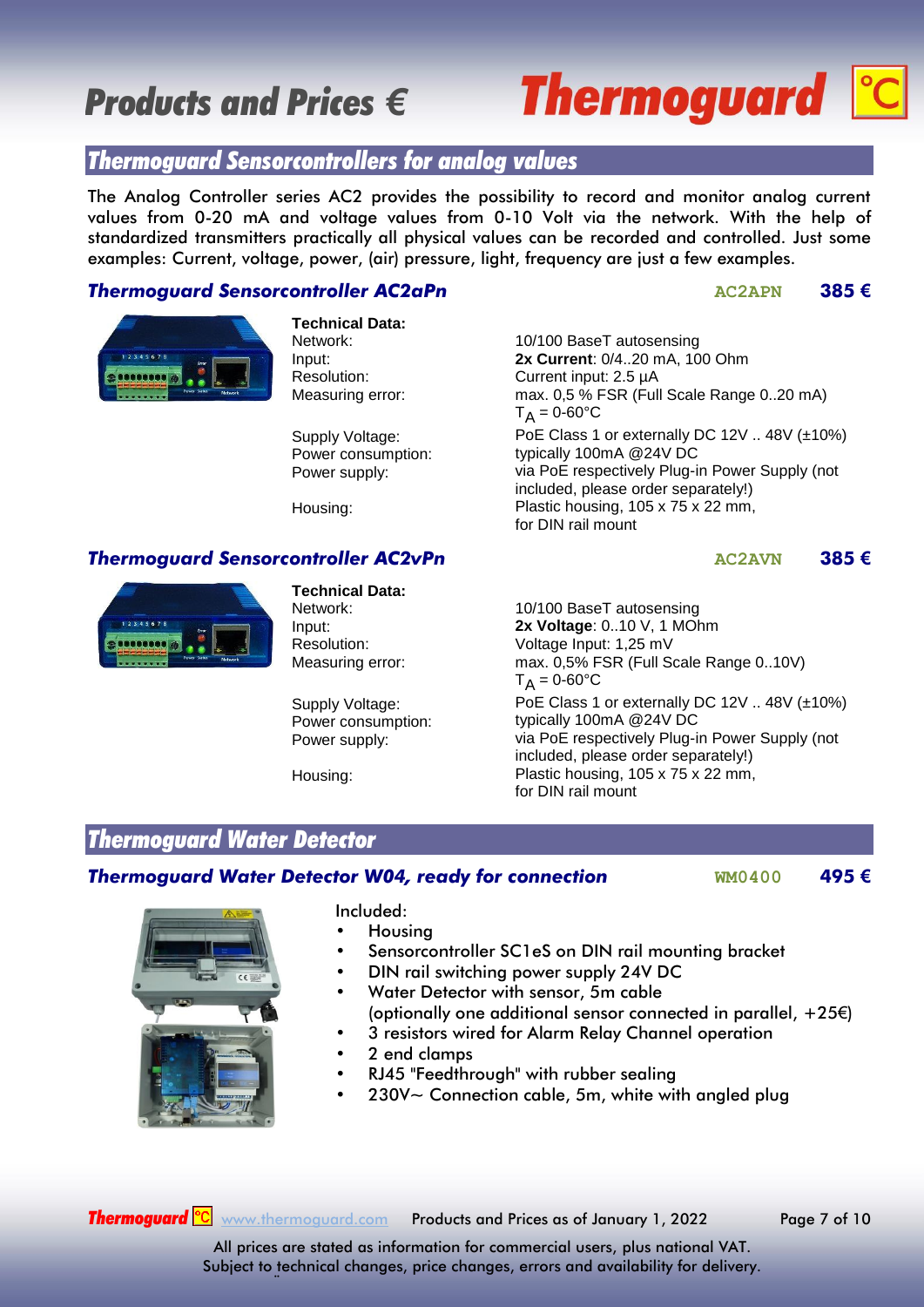**Thermoguard C** 

## *GSM Modem*

By default, Thermoguard sends "e-mail as SMS" to mobile phones. In addition or alternatively the Thermoguard Software supports sending alarm or "heartbeat" messages directly over a GSM modem independently of an e-mail Server.

The unit is supplied ready for connection in a mounting housing.

A SIM card is required for operation.

Two versions are available:

#### **GSM** Modem, Serial Version **GSM** CONSER 395 €

For direct connection to a free COM port\* of the *Thermoguard* PC

Included:

- Mounting housing with four wall mounting lugs
- DIN rail switching power supply, 24V DC
- GSM modem
- Antenna with magnetic base
- Serial connection cable (5m)
- $230V -$  connection cable (5m)

\*or via USB-to-serial adapter

#### **GSM Modem, COM Server Version GSM GSMCOM 475 €**

For connection anywhere in the network\*

Included:

- Mounting housing with four wall mounting lugs
- DIN rail switching power supply, 5V DC
- GSM modem
- Antenna with magnetic base
- COM server with driver software for "virtual COM port"
- 230V~ connection cable (5m)

\*RJ45 connection cable *not* included

Thermoguard <sup>o</sup>C [www.thermoguard.com](http://www.thermoguard.com/) Products and Prices as of January 1, 2022 Page 8 of 10



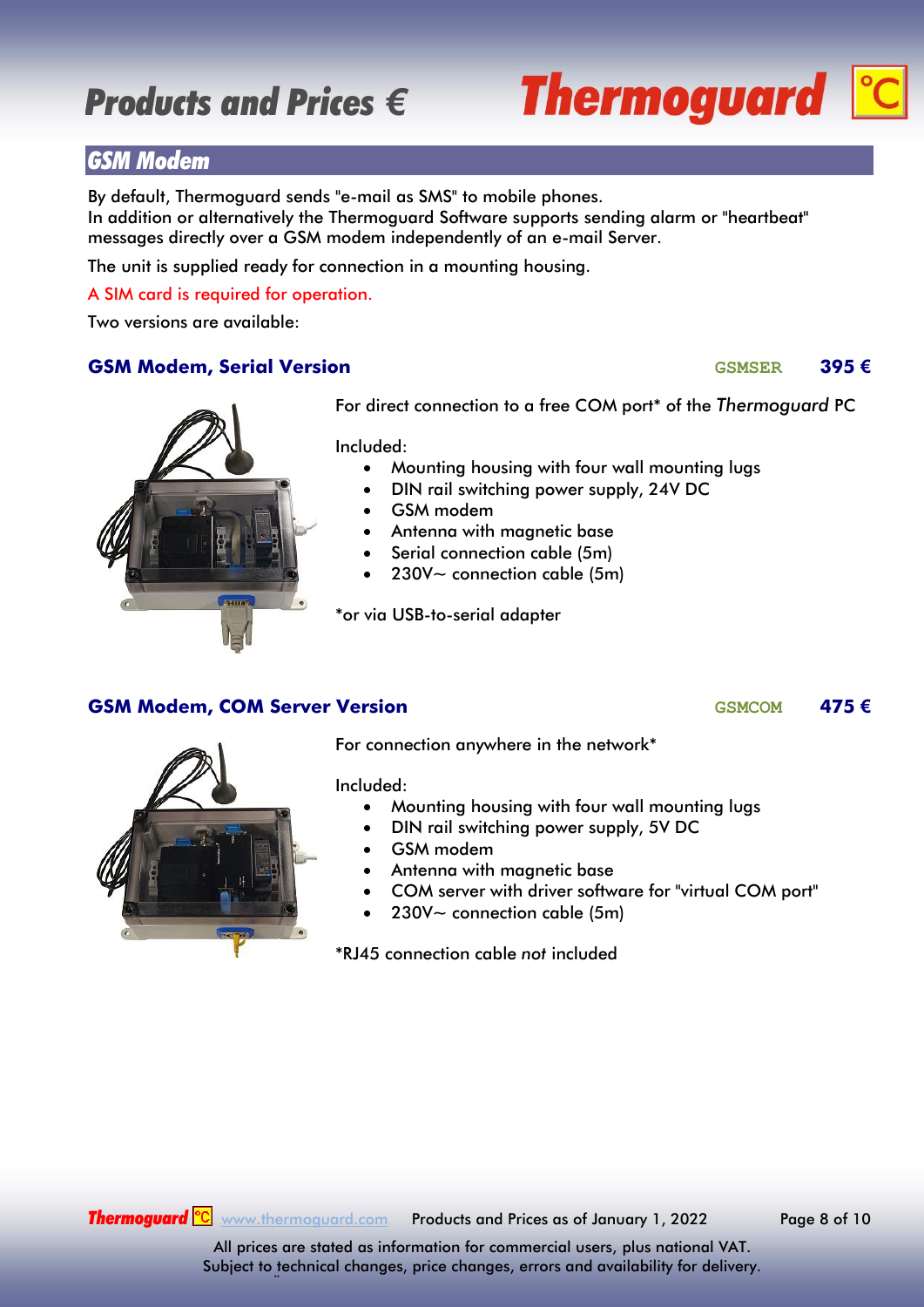## *Thermoguard Mounting Cases*

#### **Mounting Case for PoE operation GFX100 95€**

*For all current sensorcontrollers except SC8eS (see below)*

- Very stable polycarbonate housing, protection class IP66/IP67
- Dimensions LxWxH = 180 x 130 x 75 mm
- Special top hat rail mounting bracket
- One RJ45 Feedthrough with rubber sealing
- One internal patch cable
- One cable gland for sensor cable
	- Four wall mounting lugs

*(without Controller)*

#### **Mounting Case for operation without PoE CEX1PS 115€**

*As above, but different:*

- One DIN rail switching power supply 24V=, secondary wired with **Controller**
- One additional cable gland for 230V~ connection
- The connection to the 230V~ mains must be made by a certified electrician. *(without Controller)*

#### **Mounting Case for SC8eS for PoE operation GET800 85€**

- ISO machine housing, 1 row, 10 module, protection class IP55
- Dimensions LxWxH = 230 x 180 x 110 mm
- DIN rail with two end clamps
- One RJ45 Feedthrough with rubber sealing
- One internal patch cable
- Some double membrane nozzles *(Delivery without Controller)*

#### **Mounting Case for SC8eS for operation without PoE** GET8PS 105€

*As above, but different:*

- 1 DIN rail switching power supply 24V=, secondary wired with **Controller**
- The connection to the 230V~ mains must be made by a certified electrician.

*(Delivery without Controller)*

Thermoguard <sup>o</sup>C [www.thermoguard.com](http://www.thermoguard.com/) Products and Prices as of January 1, 2022 Page 9 of 10

All prices are stated as information for commercial users, plus national VAT. Subject to technical changes, price changes, errors and availability for delivery.







# **Thermoguard C**